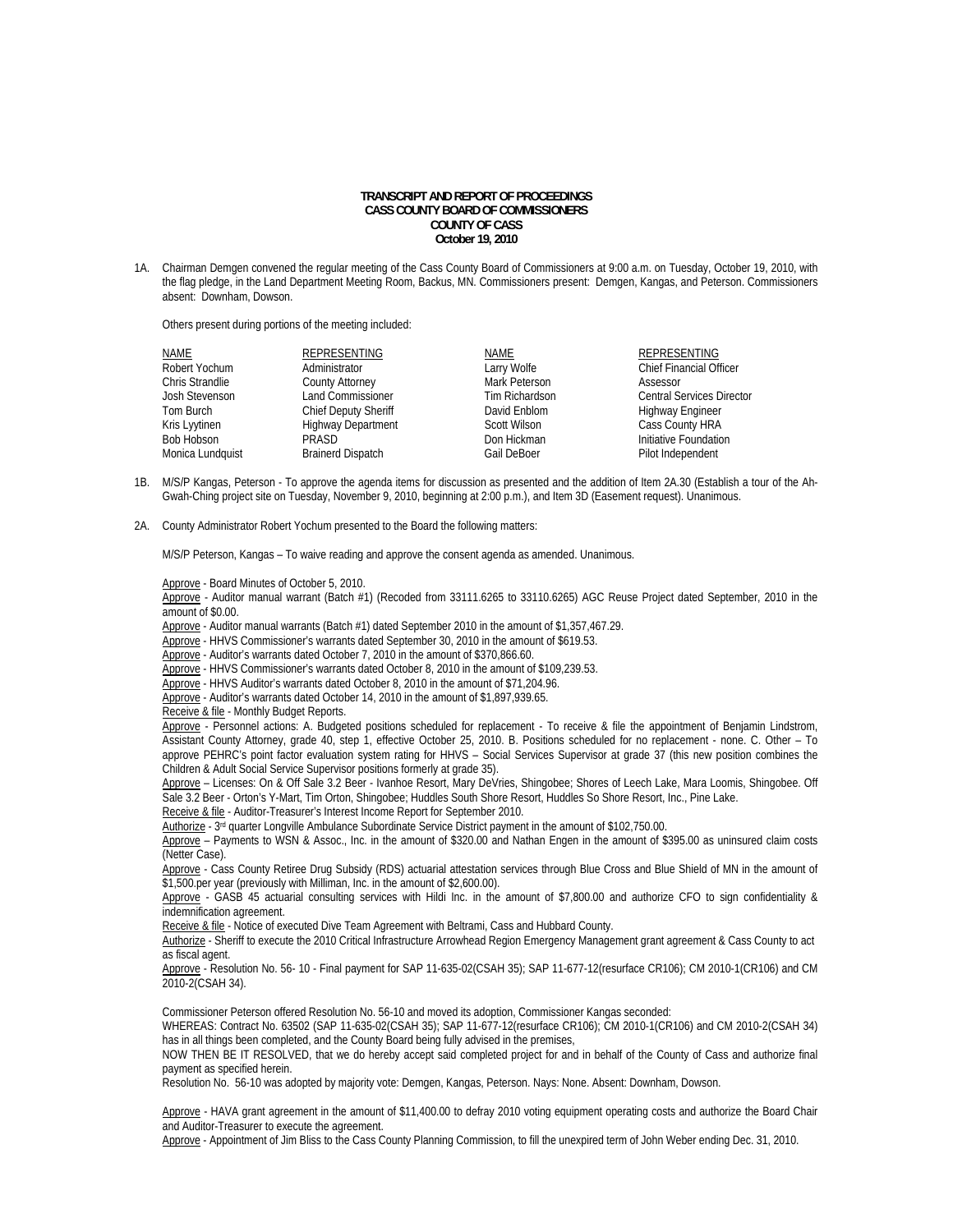M/S/P Peterson, Kangas -To award bid for inspection of regulated materials located on PIN# 29-005-4410-16469 65th Ave NW, Cass Lake; PIN# 49-032-4206-12122 State 371 NW, LaPorte, MN 56461; PIN# 29-005-2200-16690 69th Ave NW, Cass Lake, MN 56633; PIN# 72-027- 4309- 14838 Second Ave W, Bena, MN 56626; PIN# 82-337-0510 -320 Wood St N, Backus, MN 56435 to Grinning Bear Roll-Off Service not to exceed \$2,050.00. Unanimous.

| Bidder                         | Site 1   | Site 2   | Site 3   | Site 4   | Site 5   | Total                    | Addl. Samples |
|--------------------------------|----------|----------|----------|----------|----------|--------------------------|---------------|
| Environmental Troubleshooters  | \$855.00 | \$710.00 | \$600.00 | \$590.00 | \$640.00 | $$3.395.00$ $$14.00 - A$ |               |
| Grinning Bear Roll-Off Service | \$475.00 | \$375.00 | \$400.00 | \$400.00 | \$400.00 | \$2,050.00               | N/A           |

 M/S/P Peterson, Kangas - To award professional service contracts for certificates of survey and related monumentation: Project #3 in Sect. 19, and 30 Pine River Twp. to Stonemark Land Surveying, Inc., not to exceed \$5,720.00 and Project # 4 in Sect. 8, and 32 of Maple Twp to Bolton & Menk, Inc. not to exceed \$6,200.00. Unanimous.

| Project #3  | Project #4  | Total        |
|-------------|-------------|--------------|
| \$5,900.00  | \$6,200.00  | \$19,900.00  |
| \$5,720.00  | \$7.680.00  | \$19,990.00  |
| \$9,282.00  | \$8,923.00  | \$24,169.00  |
| \$8,800.00  | \$9,980.00  | \$30,780.00  |
|             |             | \$37,330.00  |
| \$9,900.00  | \$12,395.00 | \$38,195.00  |
| \$9,000.00  | \$14,400.00 | \$44,400.00  |
| \$15,000.00 | \$18,500.00 | \$47,000.00  |
| \$16,500.00 | \$19,000.00 | \$50,300.00  |
| \$35,140.00 | \$49,110.00 | \$109,120.00 |
|             |             |              |

 Approve - Payment to the Cass County Highway Department - AGC road work in the amount of \$8,010.00 (capital fund). Approve - City of Walker Fire Contract for Unorganized Township from January 1, 2010 through December 31, 2010. Authorize - Robert Yochum to execute 2011 Natural Resources Block Grant Annual Agreement (PO#17496) with MN BWSR for \$74,788.00. Approve - Final pay request for AGC Re-Use Project, Kimley-Horn, in the amount of \$2,950.00 (capital fund) Approve - Final pay request #6 for AGC Re-Use Project, Maguire Iron, Inc. in the amount of \$92,667.00 (capital fund). Approve - Change Order #17 for AGC Re-Use Project, Landwehr Construction in the deduct amount of \$ 295,717.75 (final quantity adjustments). Approve - Final pay request #19 for AGC Re-Use Project, Landwehr Construction in the amount of \$36,980.00 (capital fund). Establish - Tour of Ah-Gwah-Ching project site on Tuesday, November 9, 2010, beginning at 2:00 p.m.

2B. Administrator Yochum summarized the Ad Hoc Committee (Demgen, Dowson)meeting of Wednesday, September 22, 2010 with the City of Walker regarding the closeout of the Ah-Gwah-Ching project. Mr. Yochum reviewed financial summaries, reported the City of Walker's acceptance of all utility improvements by execution of amendment #2 to the Joint Powers Agreement, and discussed the County State Aid road turnback process for former State Highway #290 (aka Ah-Gwah-Ching Road).

M/S/P Kangas, Peterson – To approve the Ad Hoc Committee report and refer the former State Highway #290 alignment to the City of Walker and Shingobee Township. Unanimous.

2C. Mr. Yochum reported on the Ad-Hoc Committee (Downham, Peterson) meeting of Tuesday, October 5, 2010 requested by Rinke, Noonan Attorney Igor Lenzner regarding the potential of a County tax increment financing (TIF) project at Bluewater Lodge located in Shingobee Township. The Committee and guests discussed existing County TIF policies, recent related legislative trends, and development concepts for Bluewater Lodge. The Ad-Hoc Committee expressed concern with the equity of applying a business subsidy to this use at this time. The Committee recommended that Cass County maintain its 2003 policy of no business subsidies at this time. Unanimous.

 M/S/P Kangas, Peterson – To approve the Ad-Hoc Committee recommendation that Cass County maintain its 2003 policy of no business subsidies at this time. Unanimous.

3A. Land Commissioner Josh Stevenson reported on his presentation at the Association of MN Counties (AMC) General Government Policy Committee Meeting of September 16, 2010. Mr. Stevenson explained that as part of the AMC revenue diversification discussions they were interested in timber management revenue trends from County managed State lands. In addition, Cass County introduced for AMC discussion the potential for a pilot project for County timber management of additional State deeded lands under MN Statute 282.

 M/S/P Kangas, Peterson – To endorse any legislative changes needed to provide Counties the option to manage additional State deeded lands under MN Statute 282. Unanimous.

3B. Mr. Stevenson presented a request from Widseth Smith & Nolting on behalf of MPCA for the placement monitoring wells on County Administered Land. The areas selected represent undeveloped forested land within Cass County located in McKinley, Byron, and Birch Lake Townships. This request is consistent with language in our FRMP for monitoring and assessment under section 1.3 subd 8. for FSC certification. Mr. Stevenson added that the County will not incur any costs associated with the wells installation, maintenance, access, or closing of the wells when the monitoring is complete.

 M/S/P Peterson, Kangas – To approve execution of the MPCA monitoring well agreement on county administered lands located in Birch Lake, Byron, and McKinley Townships, and further, Cass County will not incur any costs associated with the well installation, maintenance, access, or closing of the wells when the monitoring is complete. Unanimous.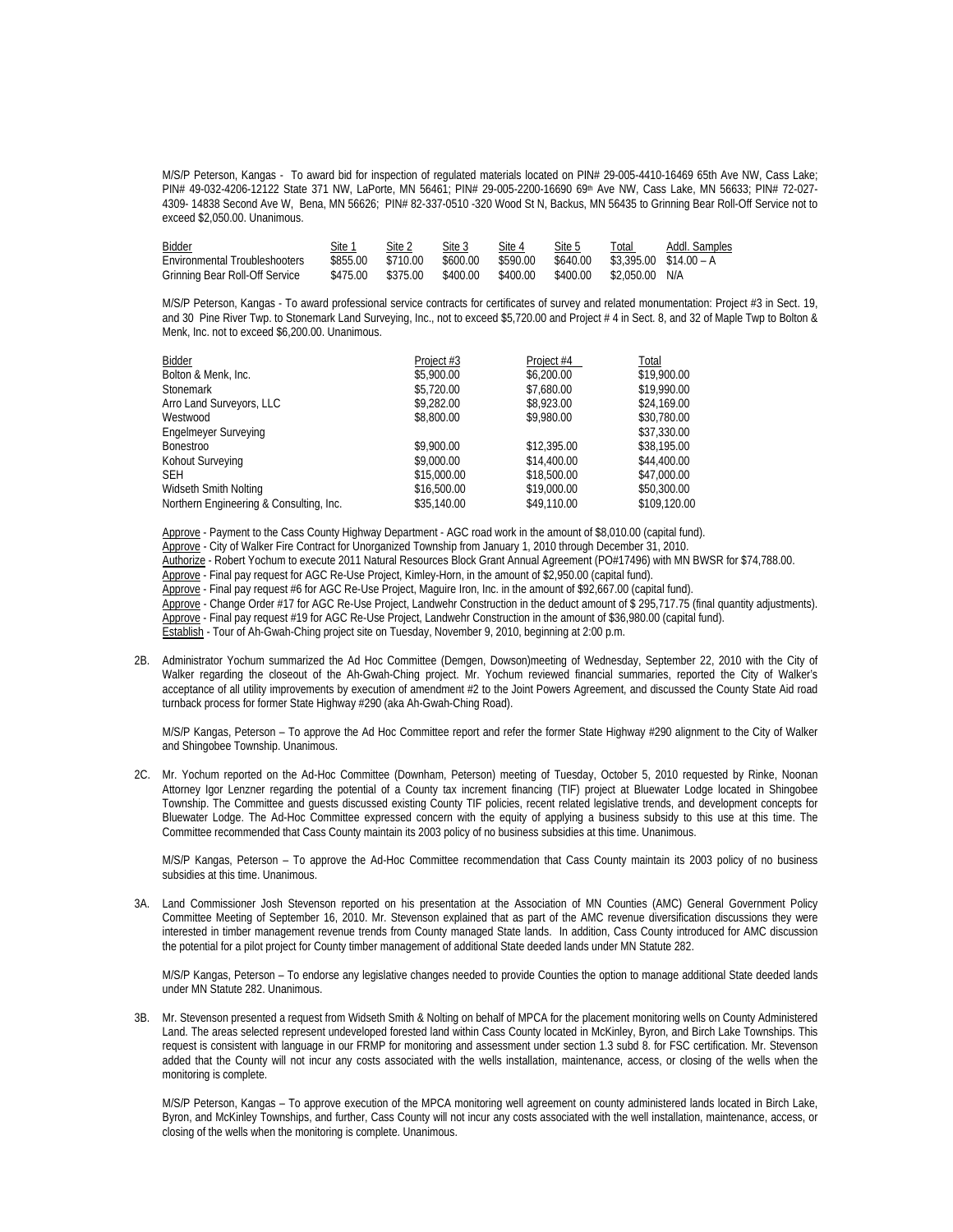3C. Mr. Stevenson reported that Crow Wing County has recently requested assistance in bidding the abatement and demolition of structures located on tax forfeit land. Cass County has 3 to 5 structures each year in need of demolition and Crow Wing averages one structure every 3 to 4 years. Crow Wing County would list their property with Cass County properties during the bidding process, and then each County would contract for the work in their jurisdiction.

 M/S/P Peterson, Kangas – To authorize the Cass County Land Department to assist Crow Wing County by jointly bidding the abatement and demolition of structures, and further, that each County would contract for the work in their jurisdiction. Unanimous.

3D. Mr. Stevenson presented a Certificate of Survey from the First National Bank of Walker describing their request for a 66' easement (#10-28-140- 29-21) to Woodrow Township (approved by the Township June 3, 2010) over existing trail access to PID #51-028-1301 located in T28-R140-S29 with a cost of the easement in the amount of \$6,175.

 M/S/P Peterson, Kangas – To approve the grant of a 66'easement (#10-28-140-29-21) to Woodrow Township over existing trails as defined by the certificate of survey for access to PID #51-028-1301 upon receipt of \$6,175. Unanimous.

- 4A. Central Services Director Tim Richardson presented a summary of costs for correction of safety deficiencies identified in the recent voluntary OSHA standards inspection by the State of MN. Costs included: electrical (replacing outlets, adding outlets, adding GFCI outlets, etc.) totaling \$10,287.00, Safety equipment (eyewash stations, protective equipment, etc.) in the total amount of \$2,350, Storage Building (for power equipment, fuel, and tools) in the amount \$13,000.00, and elevator code repair costs in the amount of \$11,528.00 (grand total of \$37,165.00). Mr. Richardson commented that the Safety Committee will need to inspect the facilities for continued compliance. Also commented that the one Courthouse elevator, remains abandoned as it is deemed irreparable and a new elevator would have had to be installed. Kris Lytinnen reported the OSHA compliance has been completed at the Cass County Highway Department Facilities as well. The Board thanked Director Richardson for his pro active approach and related follow up. No action necessary.
- 5A. Assessor Mark Peterson presented a list of abatements and requested approval.

M/S/P Kangas, Peterson - To approve 2009-2010, 2008/2009 abatement applications as recommended by the County Assessor, for taxes payable - Lee Wilberg - Unorg 142-25, Homestead 2009/2010; C B Finley - Pine River City, Homestead 2009/2010; Lee Wilberg - Unorg 142-25, Homestead 2008/2009; John P Tabaka – Wabedo, Property Damage 2008/2009. Unanimous.

- 5B. Mr. Peterson presented the 3<sup>rd</sup> Quarter 2010 Foreclosure Report (35 in 2010 versus 33 in 2009, and 33 in 2008) including cancellation of contracts for deeds (not including time share foreclosures). Assessor Peterson also presented the number of arms-length transactions (An "armslength sale" is between two parties, both of whom are seeking to maximize their gain from the transfer) year to date through August totaling 355 compared to 345 in 2009 for the same period. No action necessary.
- 5C. Assessor Mark Peterson reported to the Board changes in Cass County's tax base trends. The 2010 assessment for taxes to be collected in 2011 has an estimated market value of \$6,705,300,000 (-3.7% from the 2009 assessment), new construction at \$44,300,000 (-30.8% from the 2009 assessment), new home starts 120 (-28.1% from the 2009 assessment), taxable market value \$6,666,800,000 (-3.5% from the 2009 assessment), tax capacity based on pay 2010 data \$68,594,743 (-3.1% from the 2009 assessment), and non-taxed market value at .57% of total values - \$38,500,000 (State programs such as "green acres"). No action necessary.
- 6A. Highway Engineer David Enblom presented Resolution No. 57-10 that would advance State Aid regular construction funds for SAP 11-607-10, on CSAH 7 (8 miles), near Longville. Mr. Enblom added that Federal monies for a portion of this project will be available in 2011 rather than 2012, and the balance of the project would be paid for with State Aid regular construction funds.

 Commissioner Peterson offered Resolution No. 57-10 and moved its adoption, Commissioner Kangas seconded: WHEREAS, the County of Cass is planning to implement County State Aid Street Project(s) in 2011 which will require State Aid funds in excess of those available in its State Aid Regular/Municipal Construction Account, and WHEREAS, said County is prepared to proceed with the construction of said project(s) through the use of an advance from the County State Aid Construction Fund to supplement the available funds in their State Aid Regular/Municipal Construction Account, and

WHEREAS, the advance is based on the following determination of estimated expenditures:

| Account Balance as of date 2/01/2011              | 2,782,639.00 (estimated) |
|---------------------------------------------------|--------------------------|
| Less estimated disbursements:                     |                          |
| Project # SAP 11-601-20                           | 1,000,000,00             |
| Project # SP 11-601-18                            | 250,000.00               |
| Project # SAP 11-603-06                           | 1,000,000.00             |
| Project # SAP 11-606-09                           | 700,000.00               |
| Project # SP 11-607-10                            | 1,140,000.00             |
| Project Finals (overruns-if any)                  |                          |
| Other                                             |                          |
| <b>Total Estimated Disbursements</b>              | 4.290.000.00             |
| Advance Amount (amount in excess of acct balance) | 1,307,361.00             |